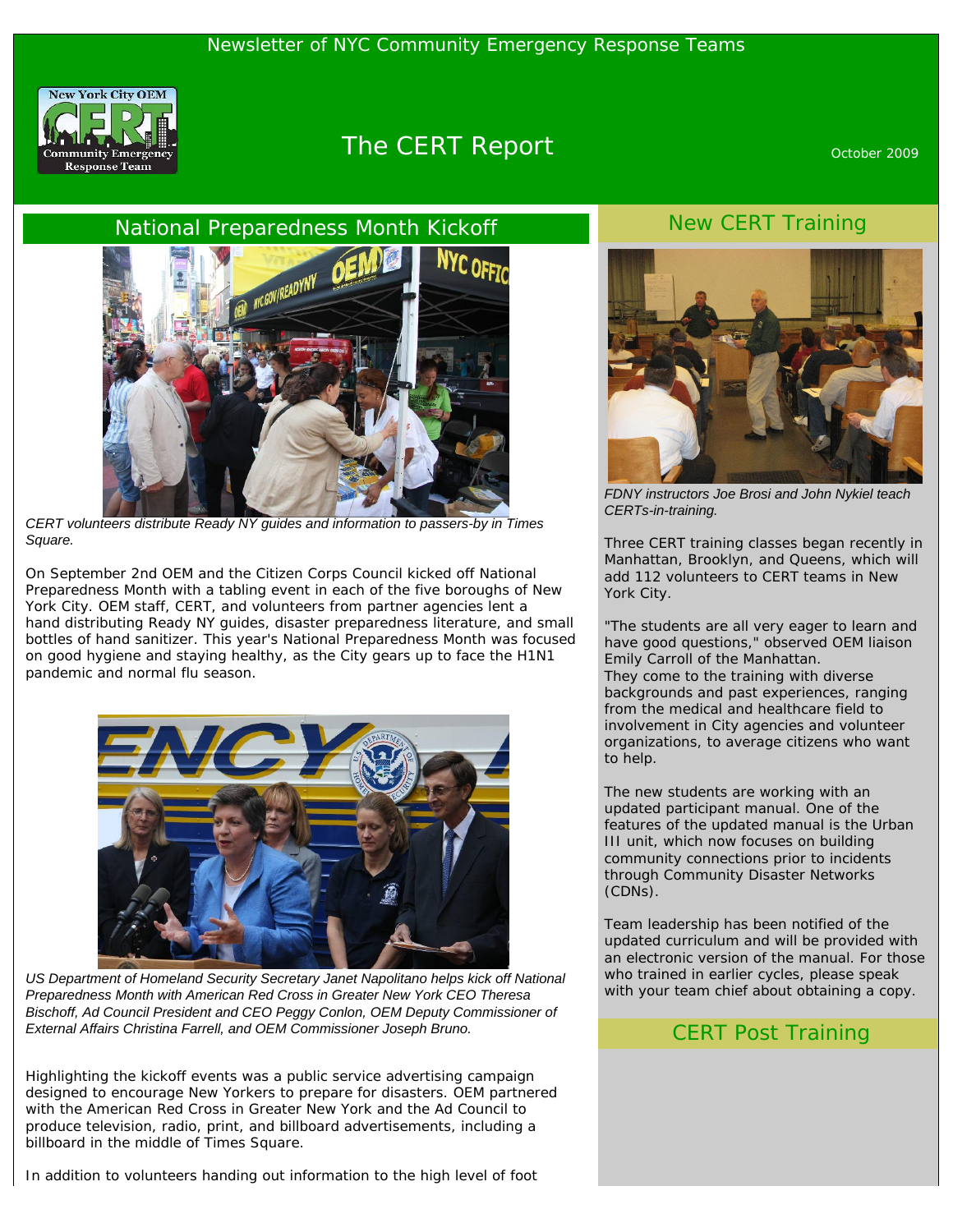traffic passing by, officials gave remarks about the importance of preparedness, including Department of Homeland Security Secretary Janet Napolitano.

"Preparedness is a shared responsibility that begins with the American people," Napolitano remarked.

While September is National Preparedness Month, we encourage all NYC CERTs to remain active the entire year helping to prepare their communities. Visit the Ready NYC website at [www.readynyc.org](http://www.readynyc.org/) or in Spanish at [www.listonyc.org.](http://www.listonyc.org/)

## How Prepared is America?

Earlier this year FEMA's Communiy Preparedness division in conjunction with the National Citizen Corps initiated a survey to gauge the progress of the nation's personal preparedness. The results are contained in the report *Personal Preparedness in America: Findings from the 2009 Citizen Corps National Survey*.

Of the 3,448 households surveyed, 56% reported that they have supplies set aside for an emergency. Only 43% of those, however, updated their supplies at least once a year.

Despite these low numbers, 81% felt that preparation, planning, and emergency supplies would help them handle a natural disaster.

Almost a quarter of the individuals surveyed had given some time in the past year to support emergency responder organizations or organizations that focus on community safety, like CERT. Help raise that number! Build your Community Disaster Network and make sure that the connections you have in the network know what hazards are out there and what they can do, now, to prepare.

The full report and PowerPoint presentation can be found at [www.citizencorps.](http://www.citizencorps.gov/ready/2009findings.shtm) [gov/ready/2009findings.shtm](http://www.citizencorps.gov/ready/2009findings.shtm).



*Ready NY Program Manager Amber Greene instructs future CERT presenters.*

The CERT program offers continued training to enhance the skills and knowledge of its volunteers.

Classes have included: Con Edison Awareness, taught by Con Ed response team leaders; Cultural Awareness and Psychological First Aid, run by the NYC Department of Health and Mental Hygiene; and Ready NY presenter training.

Post-training classes are ongoing and new classes will be announced by e-mail. Stay tuned and be sure to register for those that interest you via [certtraining@oem.nyc.gov](mailto:certtraining@oem.nyc.gov).

#### CERT Quiz (SOP Edition)

In October, OEM released the updated NYC CERT Standard Operating Procedures. This newsletter's quiz features three questions from the SOPs.

1.) When can a NYC CERT member selfdeploy?

2.) What is New York City's program for responding to and recovering from emergencies?

3.) In at least how many preparedness / response events must a NYC CERT volunteer participate every two years to maintain credentials?

Answers:

- *1.) Never*
- 2.) *CIMS Citywide Incident Management System* 3.) *Four*